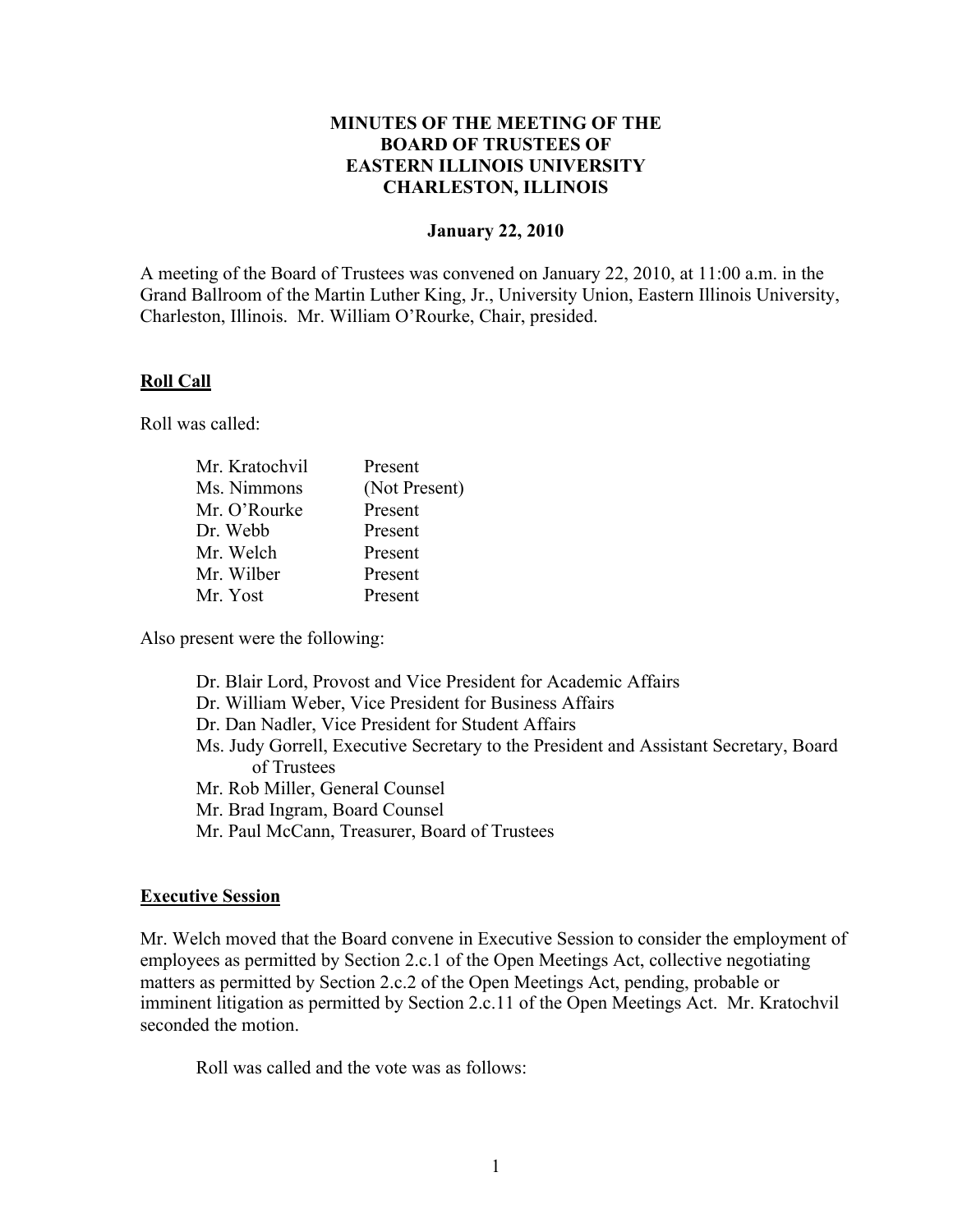| Mr. Kratochvil | Yes        |
|----------------|------------|
| Dr. Webb       | <b>Yes</b> |
| Mr. Welch      | <b>Yes</b> |
| Mr. Wilber     | Yes        |
| Mr. Yost       | Yes        |
| Mr. O'Rourke   | <b>Yes</b> |
|                |            |

Mr. Kratochvil moved to reconvene in Open Session. Mr. Wilber seconded the motion.

Roll was called and the vote was as follows:

| Mr. O'Rourke   | Yes |
|----------------|-----|
| Mr. Kratochvil | Yes |
| Mr. Welch      | Yes |
| Dr. Webb       | Yes |
| Mr. Wilber     | Yes |
| Mr. Yost       | Yes |

Motion carried.

The Board of Trustees Meeting reconvened in Open Session at 1:00 p.m.

## **Action Items**

1. Mr. Kratochvil moved to approve the minutes of the Board Meeting on November 20, 2009. Mr. Wilber seconded the motion.

Roll was called and the vote was as follows:

| Yes        |
|------------|
| Yes        |
| Yes        |
| <b>Yes</b> |
| Yes        |
| Yes        |
|            |

Motion carried.

2. Mr. Wilber moved to approve the remodeling of Lincoln Hall & Stevenson Dining at a total cost of \$3,732,796, including \$339,345 contingency, from the following vendors: general contractor (\$1,643,000) – Midstates General & Mechanical Contracting Corp, Decatur, IL; plumbing (\$529,580) – A & R Mechanical Contractors Inc., Urbana, IL; heating (\$479,370) – Reliable Plumbing & Heating Co., Savoy, IL; ventilation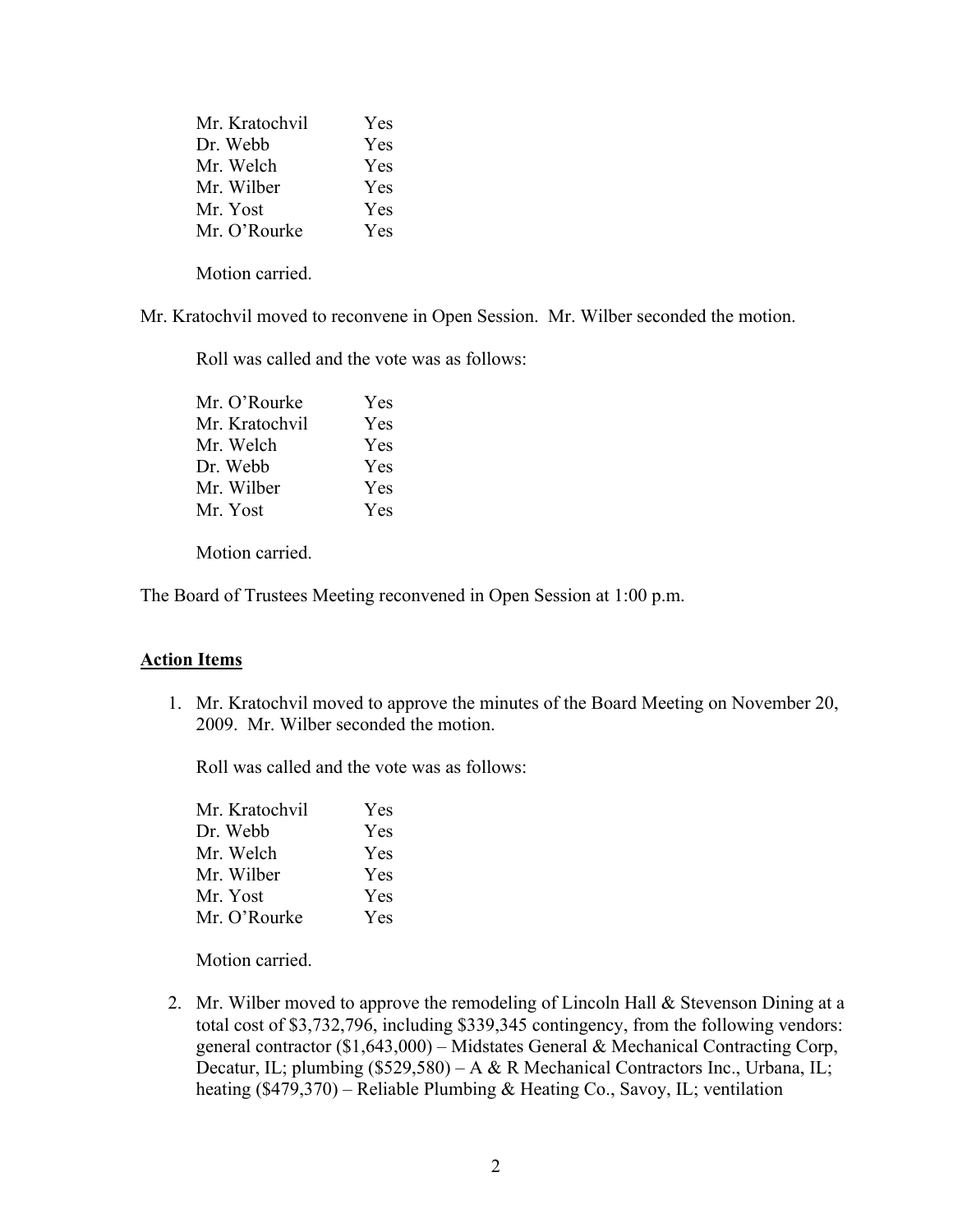(\$248,880) – Reliable Plumbing & Heating Co., Savoy, IL; electrical (\$307,290) – Bodine Electric, Decatur, IL; and fire protection (\$185,331) – Prairie Fire Sprinkler Inc., Decatur, IL. The source of funds is local funds. Mr. Kratochvil seconded the motion.

Roll was called and the vote was as follows:

| Mr. Kratochvil | Yes |
|----------------|-----|
| Dr. Webb       | Yes |
| Mr. Welch      | Yes |
| Mr. Wilber     | Yes |
| Mr. Yost       | Yes |
| Mr. O'Rourke   | Yes |

Motion carried.

3. Dr. Webb moved to approve the purchase of a fire sprinkler system for Thomas  $\&$ Taylor Halls at a total cost of \$1,382,590, including \$125,690 contingency, from the following vendors: fire protection (\$659,000) – Automatic Fire Sprinkler LLC, Normal, IL and electrical (\$597,900) – Glesco Electric Inc., Urbana, IL. The source of funds is local funds. Mr. Wilber seconded the motion.

Roll was called and the vote was as follows:

| Mr. Kratochvil | Yes |
|----------------|-----|
| Dr. Webb       | Yes |
| Mr. Welch      | Yes |
| Mr. Wilber     | Yes |
| Mr. Yost       | Yes |
| Mr. O'Rourke   | Yes |

Motion carried.

4. Mr. Wilber moved to approve the purchase of parking lot improvements in the University Court at a total cost of \$779,323, including \$70,848 contingency, from Ne-Co Asphalt Company, Inc., Charleston, IL. The improvements include removal of the existing paving, installation of an underground drainage system and re-pavement of the existing lot. This is phase one of a two-phase project. The source of funds is local funds. Mr. Welch seconded the motion.

| Mr. Kratochvil | <b>Yes</b> |
|----------------|------------|
| Dr. Webb       | Yes        |
| Mr. Welch      | Yes        |
| Mr. Wilber     | Yes        |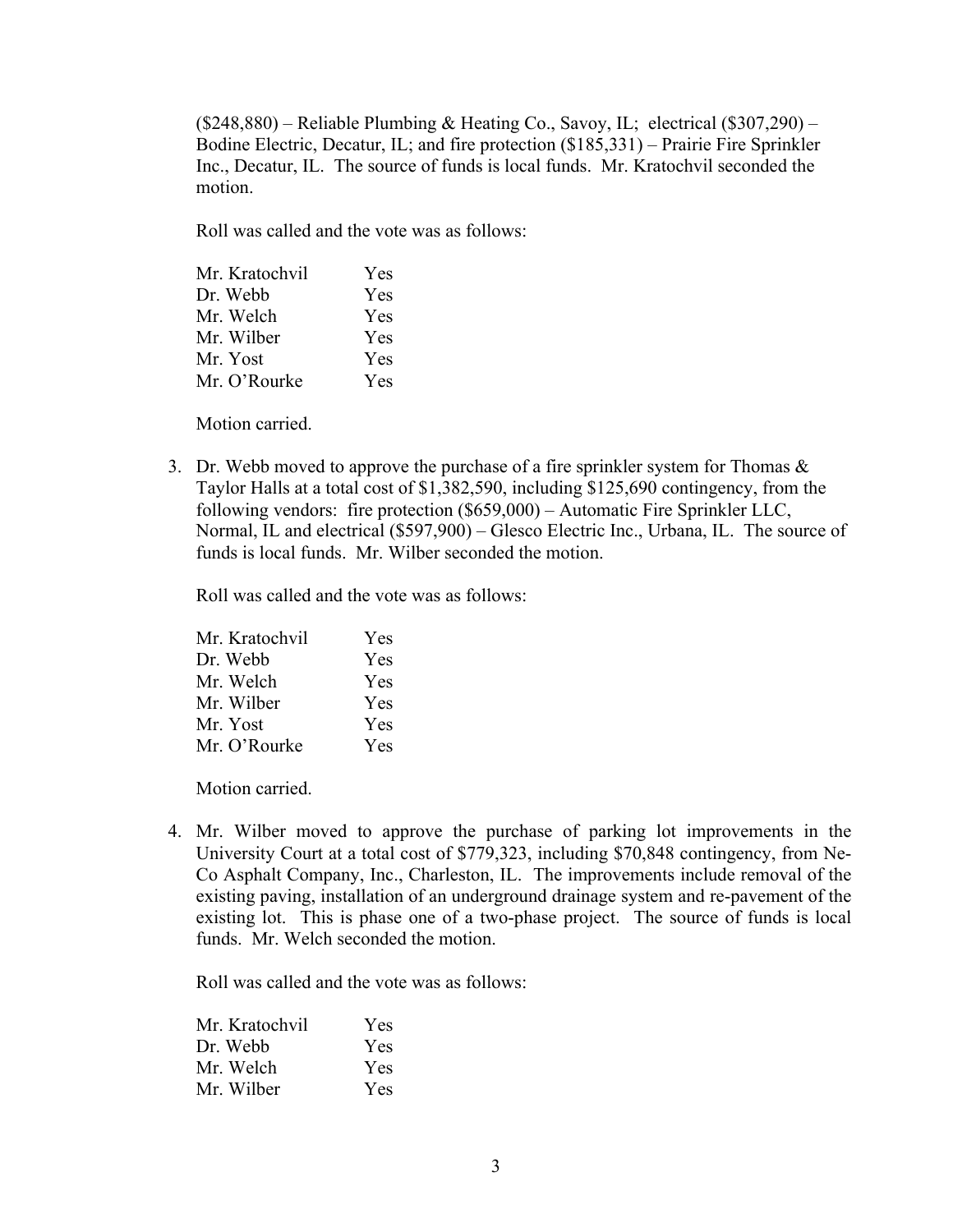Mr. Yost Yes Mr. O'Rourke Yes

Motion carried.

5. Mr. Yost moved to approve the increase in housing rates effective Fall Semester 2010. Mr. Kratochvil seconded the motion.

#### **Housing Rates**

#### **ALLS & GREEK COURT (Effective Fall Semester 2010)**

|                                                                                                   | <b>CURRENT</b> | <b>INCREASE</b> | <b>PROPOSED</b> |                             |
|---------------------------------------------------------------------------------------------------|----------------|-----------------|-----------------|-----------------------------|
| tion/Semester<br><b>nter Meals per Week plus</b><br>Dollars per Semester plus<br>als per Semester | \$3,584        | \$224           | \$3,808         | (Rm \$2,665/<br>Bd \$1,143) |
| ption/Semester<br>enter Meals per Week plus<br>Jollars per Semester plus<br>als per Semester      | \$3,743        | \$234           | \$3,977         | (Rm \$2,665/<br>Bd \$1,312) |
| ption/Semester<br>enter Meals per Week plus<br>Dollars per Semester plus<br>als per Semester      | \$3,884        | \$243           | \$4,127         | (Rm \$2,665/<br>Bd \$1,462) |
| ption/Semester<br>enter Meals per Week plus<br>Dollars per Semester plus<br>als per Semester      | \$4,039        | \$253           | \$4,292         | (Rm \$2,665/<br>Bd \$1,627) |

Option permits each student with a board plan to use a specified number of Dining Dollars for ving: 1) Purchases at the Food Court within the University Union; 2) Purchases at our two convenience centers; 3) Purchases at Panther Pantry and Java B&B in the University Union; juest in any Dining Center when accompanied by the student; 5) Additional meals for the )ining Center. Bonus Meals allows the plan holder to use those meals for a guest or for ley run out of meals.

|                            | <b>CURRENT</b> | <b>INCREASE</b> | <b>PROPOSED</b> |
|----------------------------|----------------|-----------------|-----------------|
| m as Single (per Semester) | \$800          | \$0             | \$800           |
| as Double (per Semester)   | \$450          | \$0             | \$450           |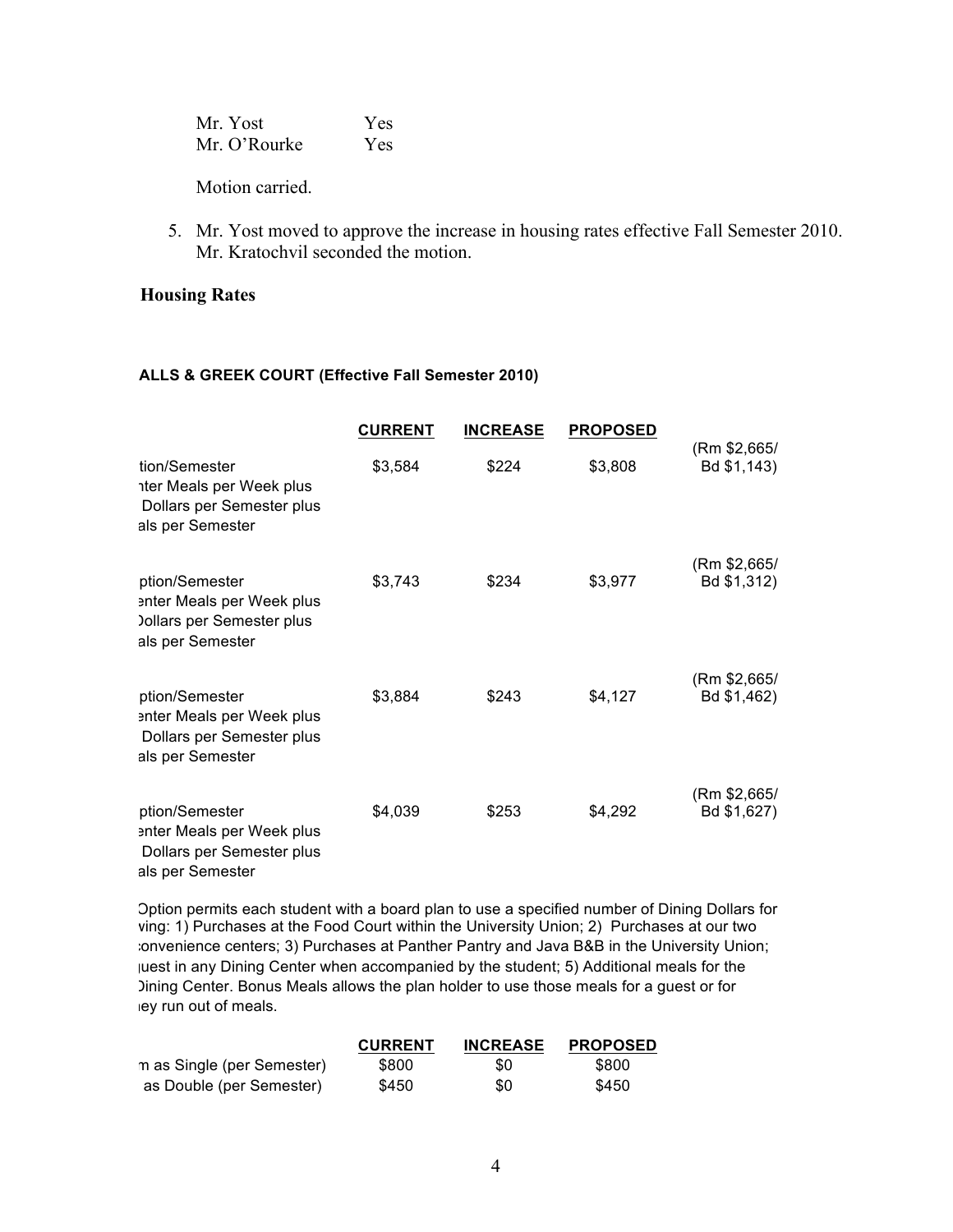| and Board            | <b>CURRENT</b> | <b>INCREASE</b> | <b>PROPOSED</b> |
|----------------------|----------------|-----------------|-----------------|
| 4 week - Single Room | \$831          | \$52            | \$883           |
| 4 week - Double Room | \$664          | \$42            | \$706           |
| 6 week - Single Room | \$1,247        | \$78            | \$1,325         |
| 6 week - Double Room | \$996          | \$62            | \$1,058         |
| 8 week - Single Room | \$1,663        | \$104           | \$1,767         |
| 8 week - Double Room | \$1,328        | \$83            | \$1,411         |

Real Plan is the only option offered during Summer Sessions

### **IPARTMENTS (Monthly rates will be effective August 15, 2010)**

|                      | <b>CURRENT</b> | <b>INCREASE</b> | <b>PROPOSED</b> |
|----------------------|----------------|-----------------|-----------------|
| artment (efficiency) | \$4,036        | \$122           | \$4,158         |
| ient (one bedroom)   | \$4,244        | \$128           | \$4,372         |
| у                    | \$3,776        | \$114           | \$3,890         |
| artment (efficiency) | \$425          | \$13            | \$438           |
| ient (one bedroom)   | \$447          | \$13            | \$460           |
| v                    | \$398          | \$11            | \$409           |

## **:OURT - 2010-2011 Academic Year Rates (Effective August 1, 2010)**

, per semester, based on double occupancy

|      |                             | <b>CURRENT</b> | <b>INCREASE</b> | <b>PROPOSED</b> |
|------|-----------------------------|----------------|-----------------|-----------------|
|      | lath, No Balcony            | \$2,389        | \$72            | \$2,461         |
|      | ath, Balcony                | \$2,534        | \$76            | \$2,610         |
|      | /2 Bath, No Balcony         | \$2,571        | \$77            | \$2,648         |
|      | /2 Bath, Balcony            | \$2,663        | \$80            | \$2,743         |
|      | lath, No Balcony            | \$2,761        | \$83            | \$2,844         |
|      |                             | \$2,263        | \$68            | \$2,331         |
| ⊧ath |                             | \$3,025        | \$91            | \$3,116         |
|      |                             |                |                 |                 |
|      | <b>ester Only Contracts</b> |                |                 |                 |
|      | lath, No Balcony            | \$2,628        | \$79            | \$2,707         |
|      | ath, Balcony                | \$2,787        | \$84            | \$2,871         |
|      | /2 Bath, No Balcony         | \$2,828        | \$85            | \$2,913         |
|      | /2 Bath, Balcony            | \$2,929        | \$88            | \$3,017         |
|      | ath, No Balcony             | \$3,037        | \$91            | \$3,128         |
|      |                             | \$2,489        | \$75            | \$2,564         |
| ath  |                             | \$3,328        | \$100           | \$3,428         |
|      |                             |                |                 |                 |

# **(Effective May 2011)**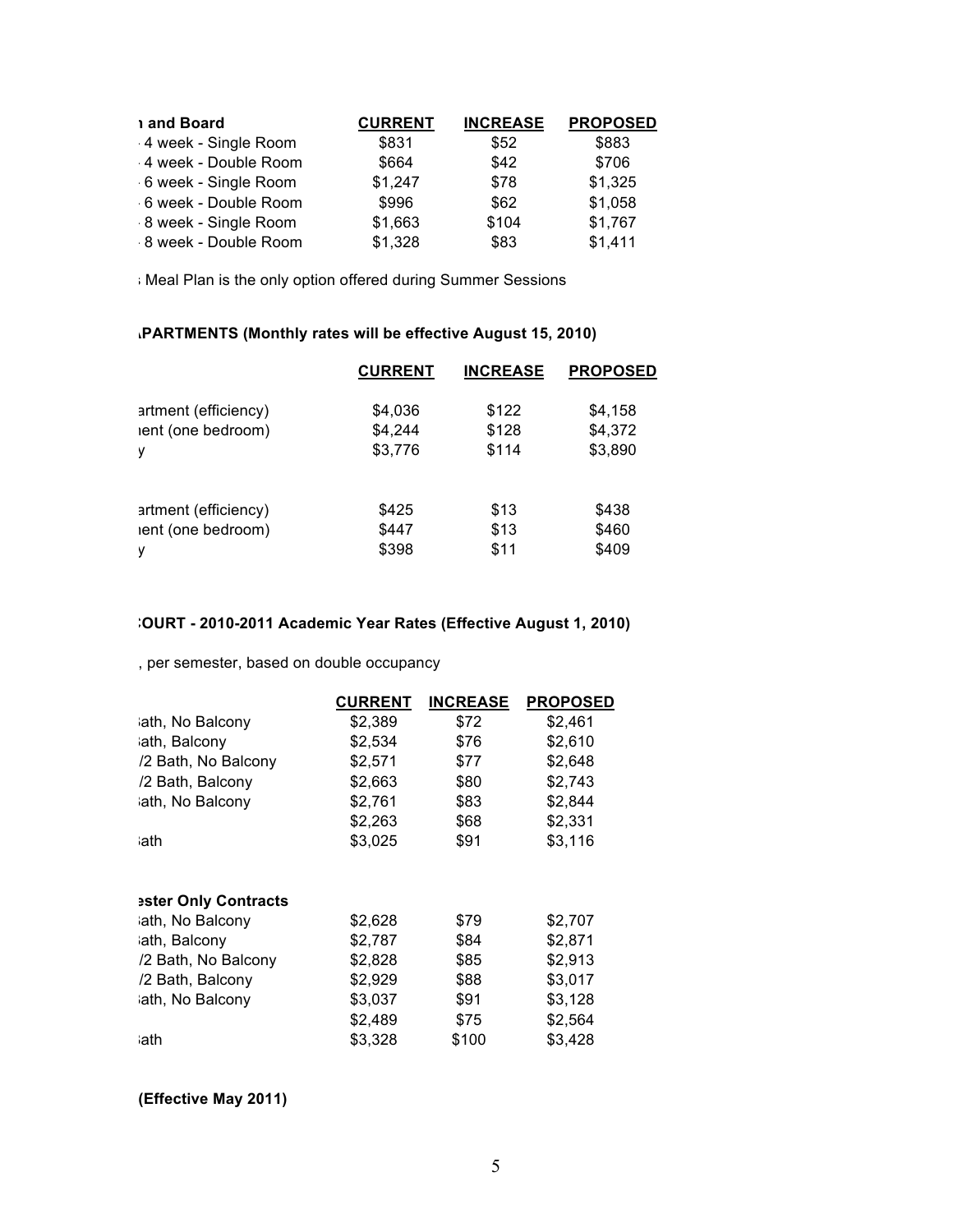#### **Monthly Rate**

| 2 Bedroom, 1 Bath, No Balcony     | \$450 | \$14 | \$464 |
|-----------------------------------|-------|------|-------|
| 2 Bedroom, 1 Bath, Balcony        | \$481 | \$14 | \$495 |
| 2 Bedroom, 1 1/2 Bath, No Balcony | \$477 | \$14 | \$491 |
| 2 Bedroom, 1 1/2 Bath, Balcony    | \$494 | \$15 | \$509 |
| 1 Bedroom, 1 Bath, No Balcony     | \$450 | \$14 | \$464 |
| Studio                            | \$451 | \$14 | \$465 |
| 3 Bedroom, 1 Bath                 | \$506 | \$15 | \$521 |
|                                   |       |      |       |

Roll was called and the vote was as follows:

| Mr. Kratochvil | Yes        |
|----------------|------------|
| Dr. Webb       | Yes        |
| Mr. Welch      | Yes        |
| Mr. Wilber     | <b>Yes</b> |
| Mr. Yost       | Yes        |
| Mr. O'Rourke   | <b>Yes</b> |

Motion carried.

6. A revision to Board Governing *Policies* was provided as a final reading.



Policy: II.D. Academic Freedom and Responsibility

Issued: January 16, 1996

The following revisions are being presented as a final reading to Board Governing *Policy*  Article II.D.:

#### **D. Academic Freedom and Responsibility.**

In adopting the following statements concerning academic freedom and responsibility, the Board affirms that academic freedom should not be abridged or abused and joins the numerous other organizations which have endorsed such principles.

## **1. Academic Freedom.**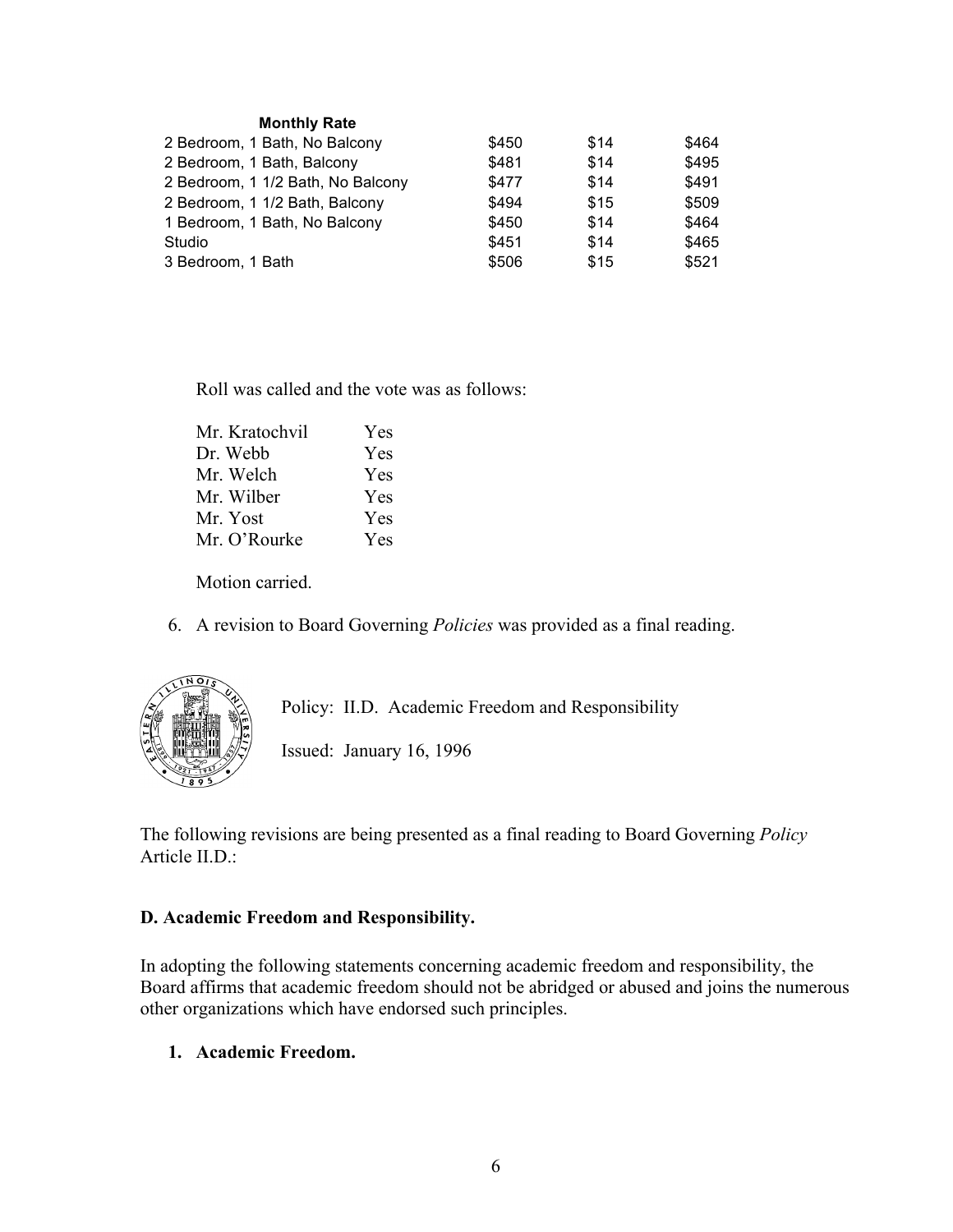Institutions of higher education are conducted for the common good and not to further the interest of either the individual faculty member or the institution as a whole. The common good depends upon the free search for knowledge and truth and its free exposition. Academic freedom is essential to these purposes and applies to teaching, research, and publication. Academic freedom in research is fundamental to the search for knowledge and truth. Academic freedom in teaching is fundamental for the protection of the rights of the faculty member in teaching and of the student to freedom in learning. Academic freedom in publication is fundamental to foster an environment of intellectual curiosity and dialogue. This freedom carries with it duties and responsibilities correlative with these rights.

- a. Faculty members are entitled to full freedom in research and in the publication of the results, subject to the adequate performance of their other academic duties; but research for pecuniary return should be based upon an understanding with the authorities of the institution.
- b. Faculty members are entitled to freedom in the classroom in discussing their subjects, but they should be careful not to persistently introduce into their teaching controversial matters having no relation to their subject.
- c. College or university faculty members are citizens, members of a learned profession, and officers of an educational institution. When they speak or write as a citizen on matters of public concern they should be free from institutional censorship or discipline, but their special position in the community imposes special obligations. As a person of learning and an educational officer, they should remember that the public may judge their profession and their institution by their utterances. Hence, they should at all times be accurate, should exercise appropriate restraint, should show respect for the opinions of others, and should indicate that they are not institutional spokespersons.
- d. In accordance with 110 ILCS 665/10-140, all faculty and staff members are free to communicate views on any matter of public or private concern to any branch of the state or federal government or any member thereof provided that the employee does not represent that he or she speaks for or on behalf of the university unless otherwise authorized. Faculty and staff members may also:
	- i. display political buttons, stickers, or patches provided that such display by faculty members in instructional settings is relevant to the instructional purpose;
	- ii. attend partisan political rallies provided that the faculty or staff member is not on duty; and
	- iii. display partisan bumper stickers on his or her vehicle.

Mr. Welch moved to approve the revision to Board *Bylaws, Governing Policies*. Mr. Kratochvil seconded the motion.

Roll was called and the vote was as follows:

Mr. Kratochvil Yes Dr. Webb No.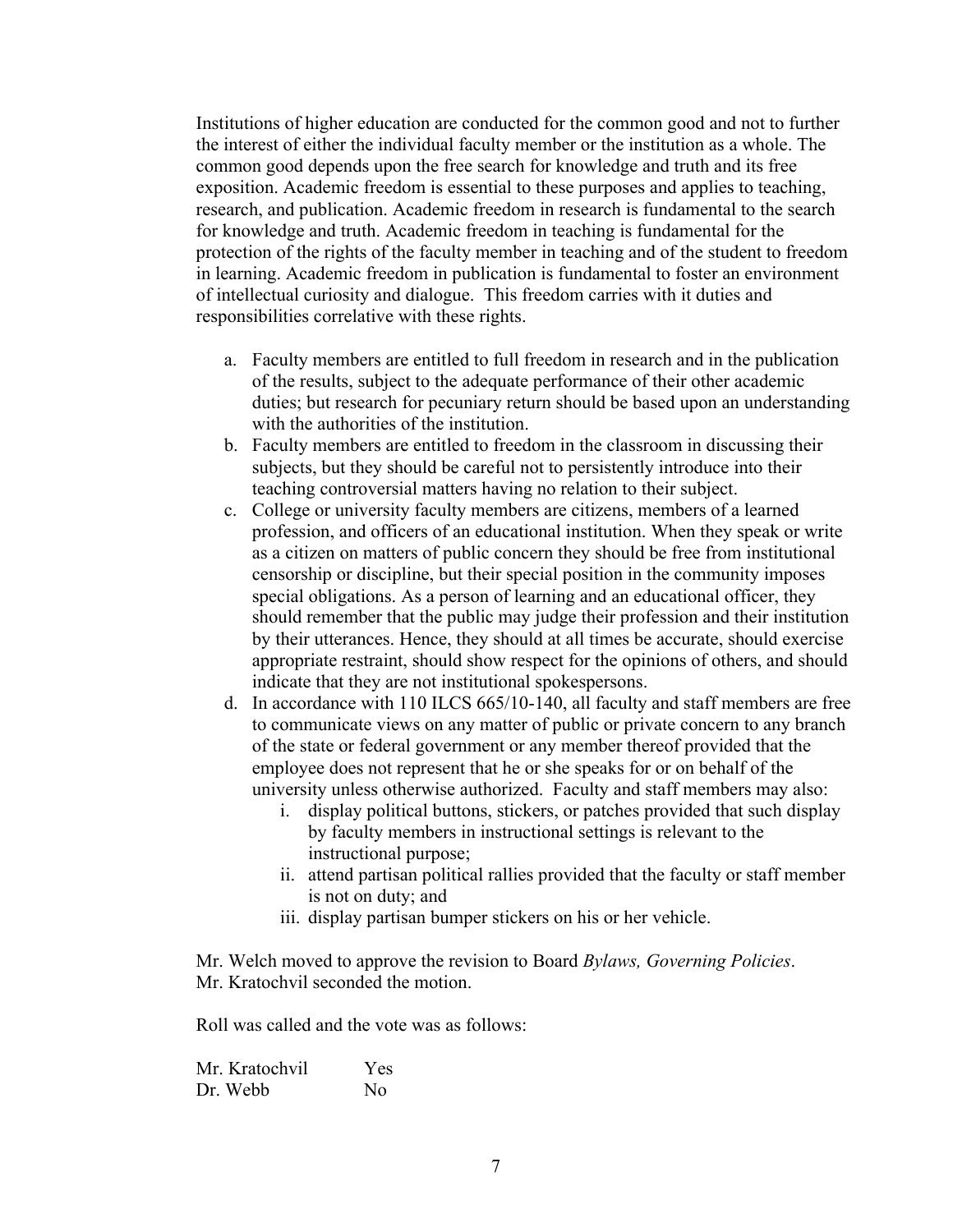| <b>Yes</b> |
|------------|
| <b>Yes</b> |
| Yes.       |
| Yes.       |
|            |

7. Mr. Kratochvil moved to approve the naming of the patient waiting area in the University Health Services Building the "Heath Reception Area" for Dr. Jerry Heath, who served as Director of the Health Service from 1956-1988. Mr. Wilber seconded the motion.

Roll was called and the vote was as follows:

| Mr. Kratochvil | Yes |
|----------------|-----|
| Dr. Webb       | Yes |
| Mr. Welch      | Yes |
| Mr. Wilber     | Yes |
| Mr. Yost       | Yes |
| Mr. O'Rourke   | Yes |

Motion carried.

8. Mr. Kratochvil moved to approve the award of Honorary Degrees to Mr. Joseph Glassford, Dr. H. Ray Hoops, and Dr. Janet Treichel.

Mr. Glassford (alumnus BS 1964 and MS 1966) served as the first State Director of Special Education for Illinois and has received many honors at the state level for his tireless work to improve the state of special education. Dr. Hoops (alumnus BS 1962) has experienced a successful career in higher education as a professor, as a researcher and as an administrator, most recently as President of the University of Southern Indiana. Dr. Treichel serves as an advocate on behalf of vocational education teachers through her position as Executive Director of the National Business Education Association. Dr. Treichel has been very active in the EIU community since birth – attending the lab school, receiving two degrees from EIU, teaching for a time at EIU, and receiving many awards from EIU. Mr. Yost seconded the motion.

| Mr. Kratochvil | Yes        |
|----------------|------------|
| Dr. Webb       | Yes        |
| Mr. Welch      | Yes        |
| Mr. Wilber     | Yes        |
| Mr. Yost       | <b>Yes</b> |
| Mr. O'Rourke   | <b>Yes</b> |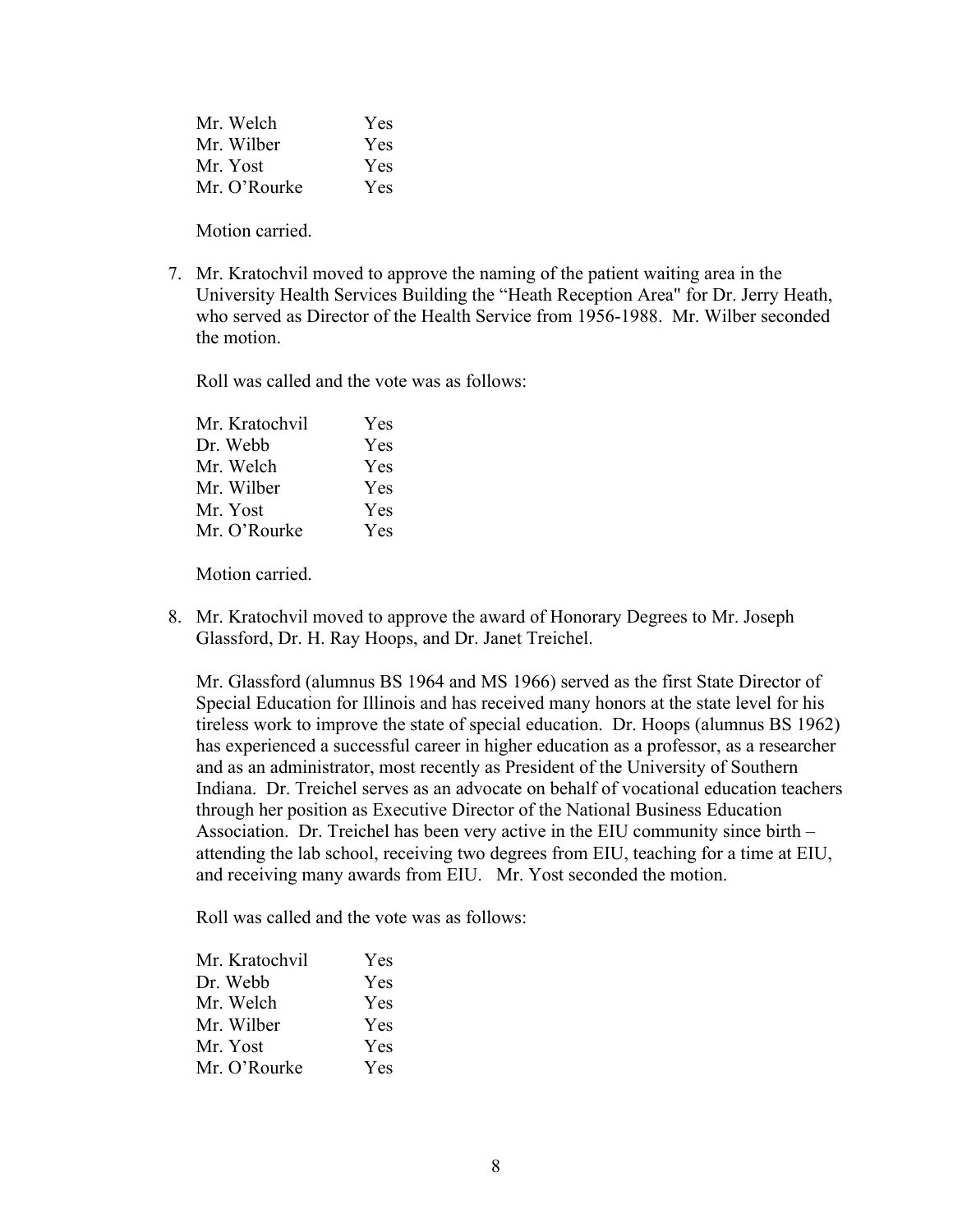9. Mr. Kratochvil moved to approve the authorization for President Perry to offer a threeyear contract to Mr. Robert Martin, Vice President for University Advancement, who will begin his employment at Eastern on February 1, 2010. The term of the contract will be February 1, 2010 through January 31, 2013. Mr. Wilber seconded the motion.

Roll was called and the vote was as follows:

| Mr. Kratochvil | Yes        |
|----------------|------------|
| Dr. Webb       | <b>Yes</b> |
| Mr. Welch      | Yes        |
| Mr. Wilber     | Yes        |
| Mr. Yost       | <b>Yes</b> |
| Mr. O'Rourke   | <b>Yes</b> |

Motion carried.

10. Mr. Yost moved to approve the authorization for President Perry to offer a two-year contract extension to Mr. Mike Miller, Head Men's Basketball Coach. The term of the two-year contract extension will be May 1, 2010 through April 30, 2012. Mr. Kratochvil seconded the motion.

Roll was called and the vote was as follows:

| Mr. Kratochvil | Yes |
|----------------|-----|
| Dr. Webb       | Yes |
| Mr. Welch      | Yes |
| Mr. Wilber     | Yes |
| Mr. Yost       | Yes |
| Mr. O'Rourke   | Yes |

Motion carried.

11. Mr. Yost moved to approve the proposed three-year labor agreement with AFSCME Local 981 from July 1, 2009 through June 30, 2012. Mr. Wilber seconded the motion.

| Mr. Kratochvil | Yes |
|----------------|-----|
| Dr. Webb       | Yes |
| Mr. Welch      | Yes |
| Mr. Wilber     | Yes |
| Mr. Yost       | Yes |
| Mr. O'Rourke   | Yes |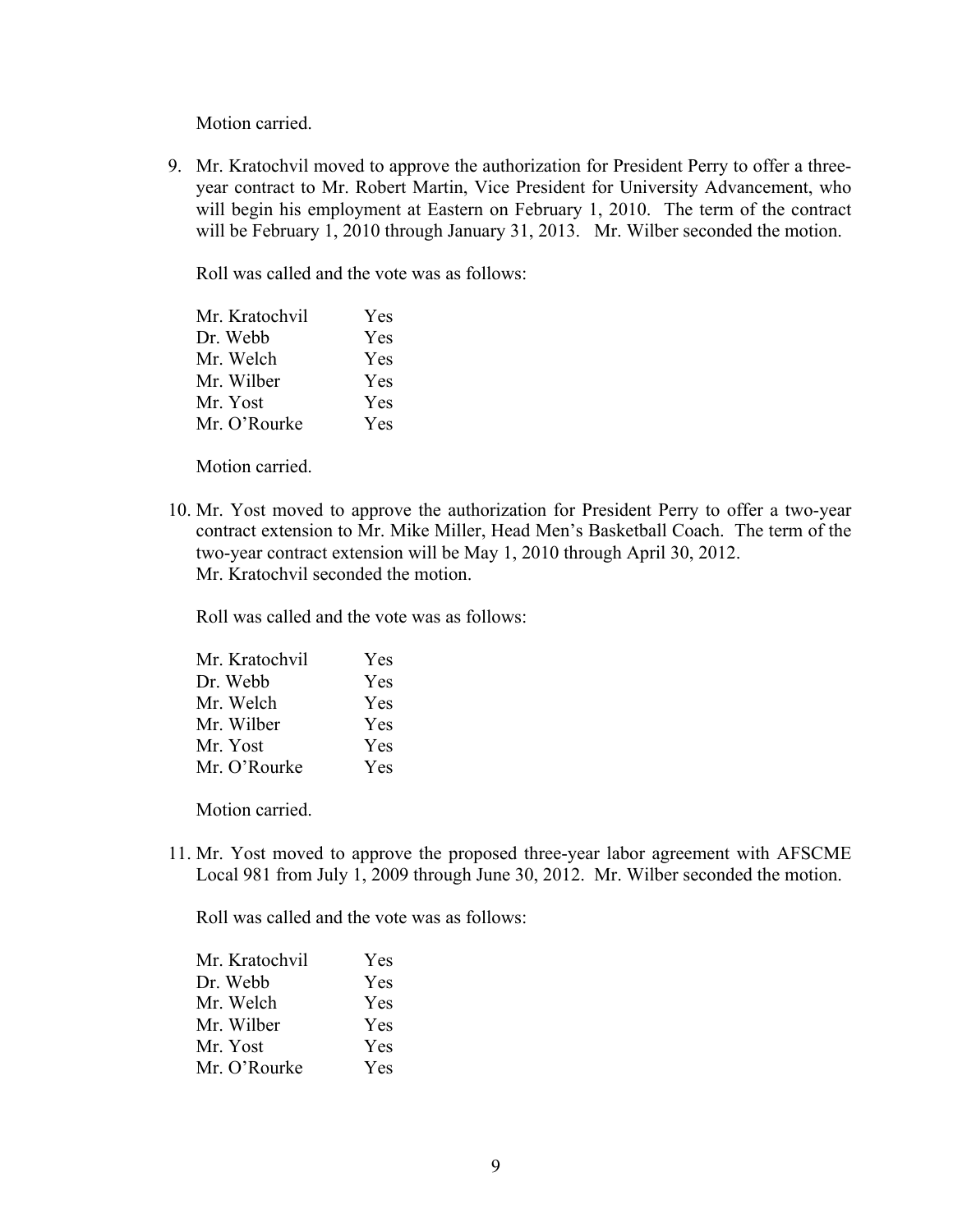12. Mr. Wilber moved to approve an amendment to the Faculty Senate's constitution. The proposed amendment to Article XI, Section 1.a. seeks a change in how proposed amendments in the future may be made available to faculty members. The proposed language of Article XI, Section 1.a. reads: A copy of the proposed amendment shall be distributed via electronic mail or through the campus mail to each faculty member at least two weeks before a vote is taken. Dr. Webb seconded the motion.

Roll was called and the vote was as follows:

| Mr. Kratochvil | Yes        |
|----------------|------------|
| Dr. Webb       | <b>Yes</b> |
| Mr. Welch      | Yes        |
| Mr. Wilber     | Yes        |
| Mr. Yost       | <b>Yes</b> |
|                |            |

Mr. O'Rourke Yes

Motion carried.

# **Information Items**

## **President's Report**

Dr. Lord introduced Ms. Barbara Burke, Athletic Director, who gave a report on the NCAA Athletics Certification for 2009-2011. The purpose of this certification is to ensure that the Athletics Department is performing with integrity.

# **Report from Board Chair**

Mr. O'Rourke mentioned the fiscal and budget issues currently facing the university, and commended the administration, staff, faculty, and students for their efforts to address the budget shortfall.

# **Committee Reports**

Executive Committee – Mr. O'Rourke reported that the committee discussed the 2010 Association of Governing Boards meeting, a budget update, proposed amendment to EIU's Management Act, NCAA recertification, the Campus Master Plan, the Regional Biomass Initiative, and the furlough policy.

Board Relations – No report.

Finance/Audit Committee – No report.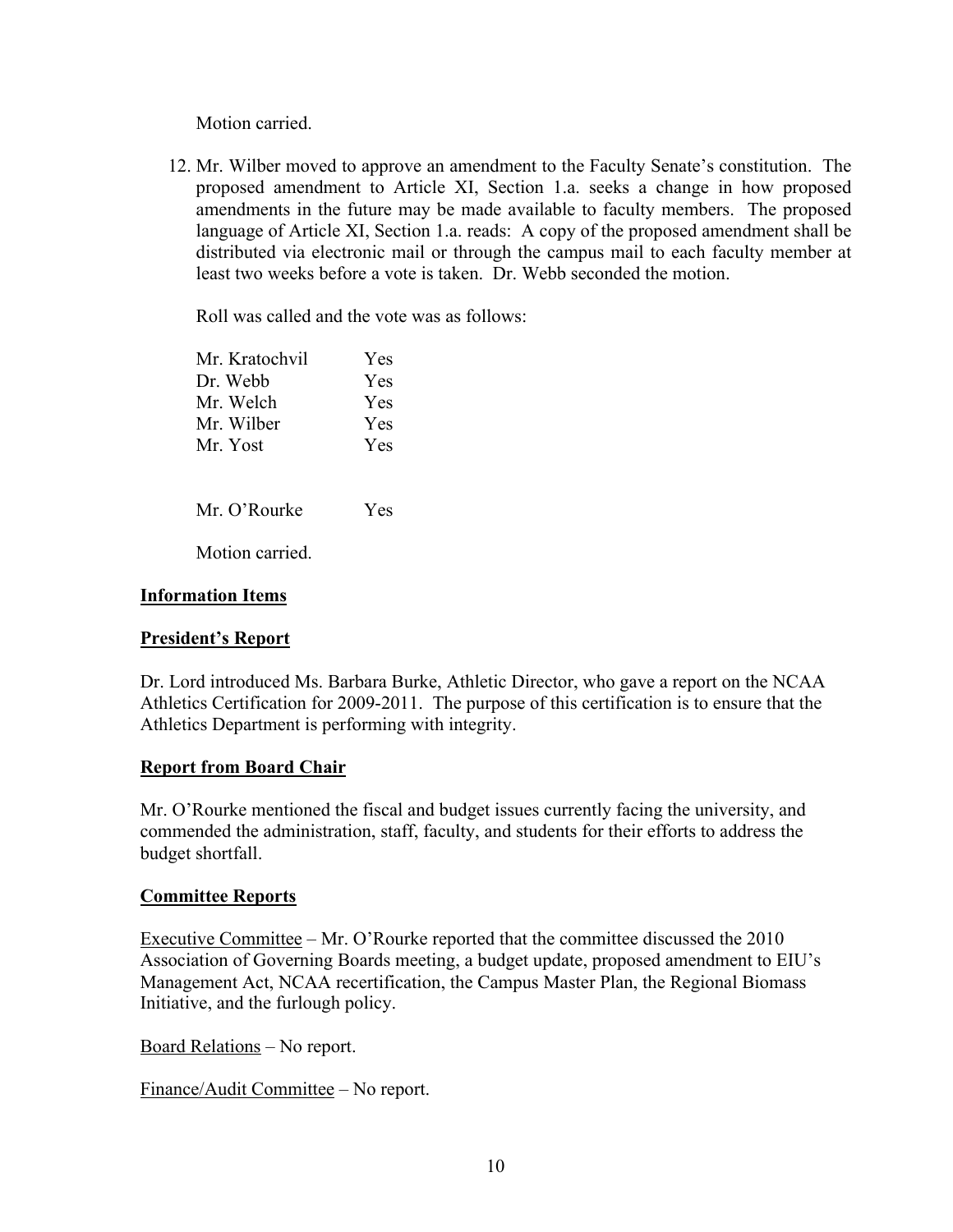Academic & Student Affairs Committee – Mr. Welch reported that the committee discussed the proposed housing rates, budget issues, and the enrollment report.

## Board Regulations – No report.

# **Reports from Constituencies**

### Faculty Senate

Dr. Pommier thanked the board for their consideration of the revised Faculty Senate Constitution, and he again invited the board members to attend a Faculty Senate meeting.

#### Student Government

Mark Olendzki, Student Vice President for Student Affairs, provided a brief report on Student Government activities. In addition to the amended Student Body Constitution, Mr. Olendzki mentioned donation drives and other programs on campus, that are supporting relief efforts for victims of the Haitian earthquake. He also discussed placing renewed emphasis on community service, and becoming citizens of the local community.

## **Report on Student Body Constitution Revisions**

Eric Wilber reported that the Student Body Constitution amendments were unanimously approved at the December student body election. Mr. Wilber briefly mentioned some of the changes made to the constitution, such as the elimination of senate districts, placing renewed emphasis on academics by requiring a higher GPA for both Student Senators and Student Executive Officers, and the shortened term length for Student Supreme Court Justices.

## **FY 2010 Deposit and Investment Report**

For the quarter ending December 31, 2009, the university had an average daily invested balance of \$97,373,819.73, and a net average daily balance of \$94,497,632.21. The annualized average yield was 0.12 percent.

#### **Summary of Purchases \$100,000 - \$249,999**

| Vendor               | Type of Purchase                                           | <b>Bids</b> | Amount    |
|----------------------|------------------------------------------------------------|-------------|-----------|
| Horine's Pianos Plus | Two $(2)$ Grand Pianos for Doudna $1a$<br>Fine Arts Center |             | \$139,980 |

a. Five (5) potential vendors did not respond.

## **Financial Aid Programs Report**